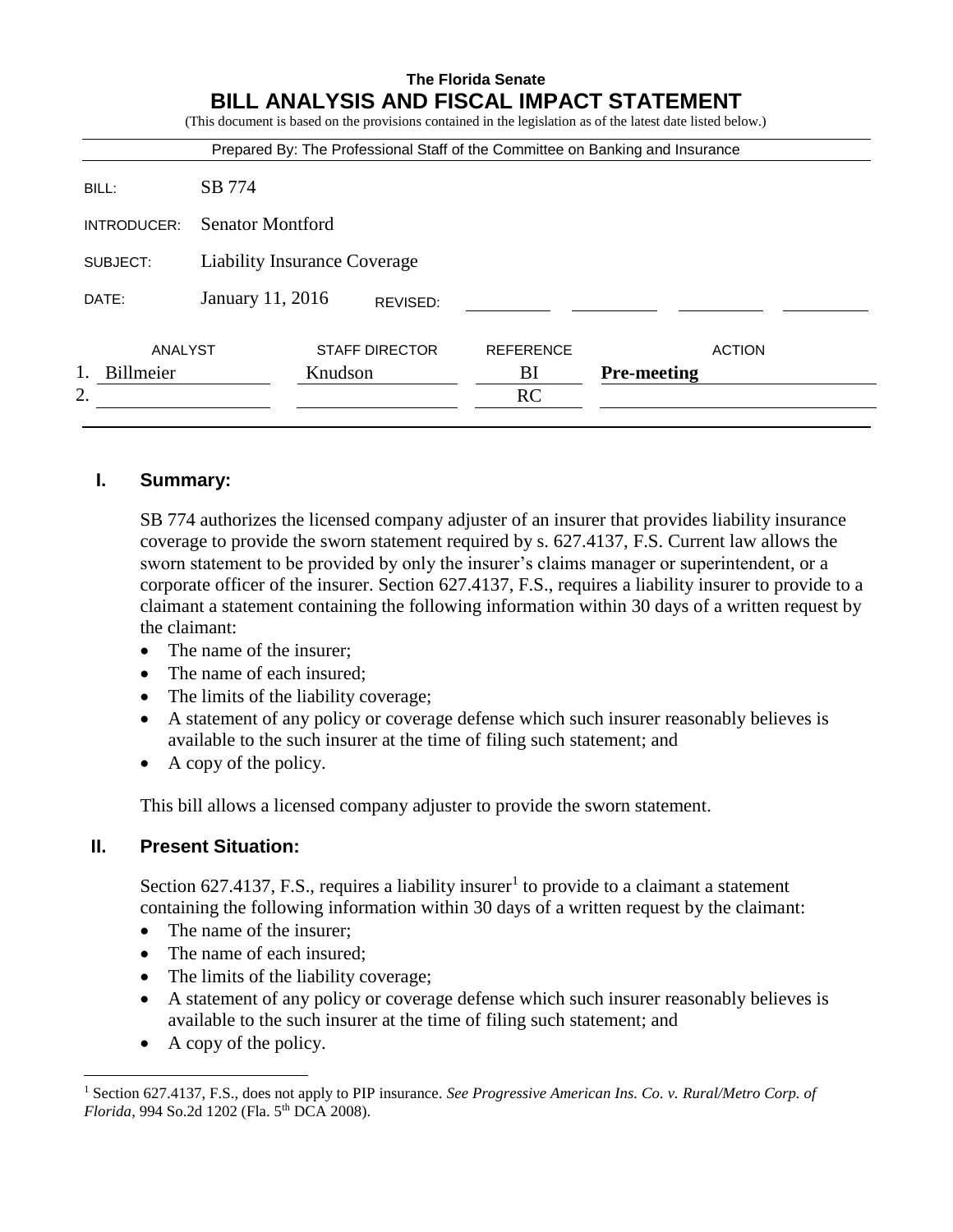The required statement must be under oath by a corporate officer or the insurer's claims manager or superintendent. Section 627.4137(2), F.S., requires that the disclosure statement be amended immediately upon discovery of facts calling for an amendment to such statement.

A review of insurance information required under section 627.4137, F.S., allows a claimant to evaluate the damages that could be paid by the tortfeasor. Florida courts have explained that the purpose of the disclosure requirements in section 627.4137, F.S., is to allow a claimant to make an informed decision whether to settle a case. $<sup>2</sup>$ </sup>

### **III. Effect of Proposed Changes:**

This bill authorizes the licensed company adjuster of an insurer that provides liability insurance coverage to provide the sworn statement required by s. 627.4137, F.S. Current law allows the sworn statement to be provided by only the insurer's claims manager or superintendent, or a corporate officer of the insurer.

This bill takes effect on July 1, 2016.

#### **IV. Constitutional Issues:**

A. Municipality/County Mandates Restrictions:

None.

B. Public Records/Open Meetings Issues:

None.

C. Trust Funds Restrictions:

None.

### **V. Fiscal Impact Statement:**

A. Tax/Fee Issues:

None.

 $\overline{a}$ 

B. Private Sector Impact:

This bill will allow more persons to provide required disclosures to claimants and might reduce insurance company administrative costs. Claimants would only be impacted if the accuracy of such sworn statements is decreased by allowing licensed company adjusters to provide them.

<sup>&</sup>lt;sup>2</sup> See Cheverie v. Geisser, 783 So.2d 1115 (Fla. 4<sup>th</sup> DCA 2001)(rejecting the argument that compliance with s. 627.4137, F.S., is a technicality and explained the Legislature recognized the importance to claimants of access to the information required by statute in making settlement decisions); *Gira v. Wolfe*, 115 So.3d 414, 417 (Fla. 2d DCA 2013)(explaining that "the legislature has recognized the importance of a claimant's access to the type of insurance information covered in the statute in order for a claimant to make settlement decisions").